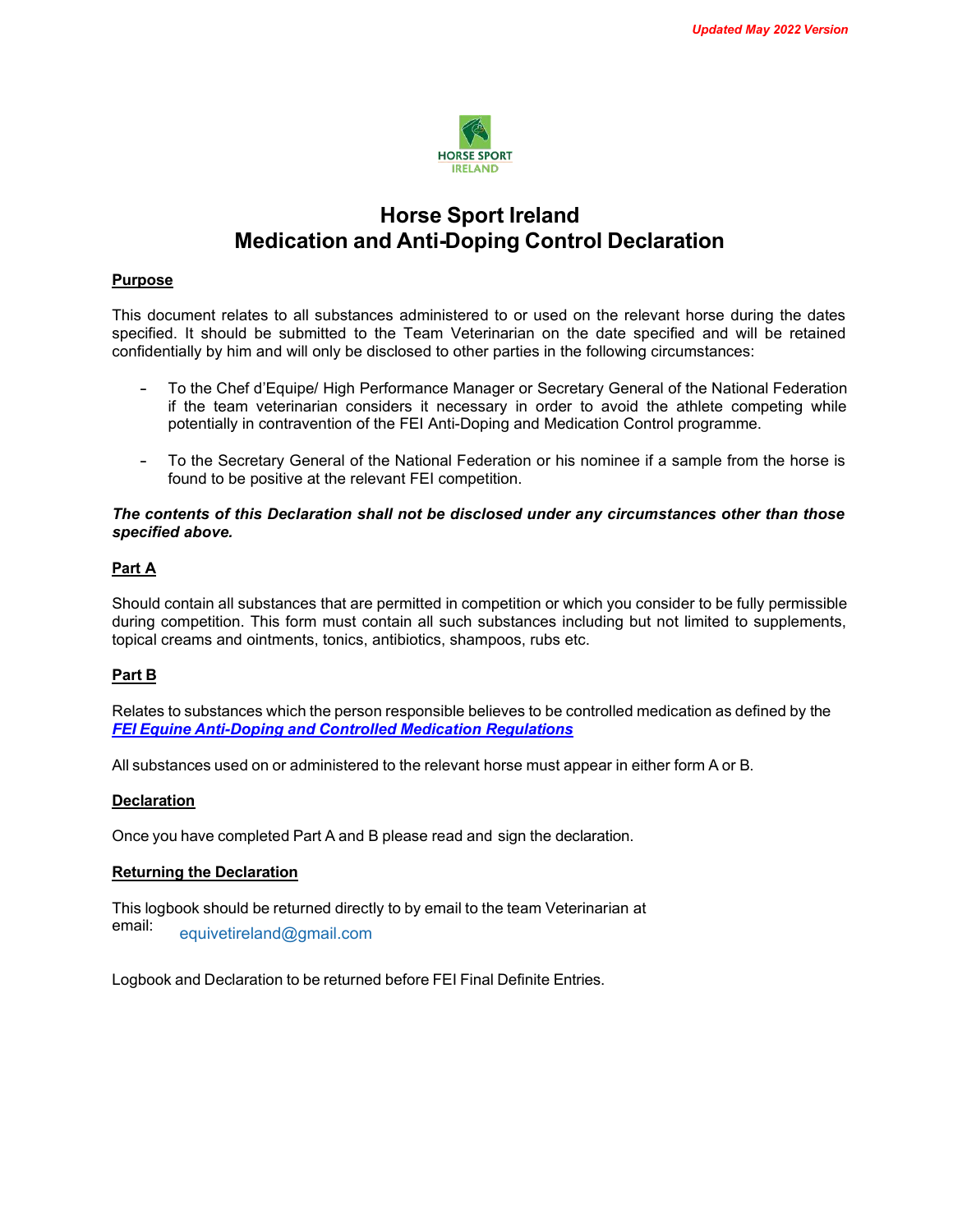# **PART A**

This part must contain all substances that have been administered to the horse between the relevant dates which you consider to be fully permissible during competition. This form must contain all such substances including but not limited to supplements, topical creams and ointments, tonics, antibiotics, shampoos, rubs etc.

## *HORSE NAME: FEI REG No / or FEI Passport No:*

| Name of substance | <b>Purpose of<br/>substance</b> | Route of administration | <b>Date</b><br>administered |
|-------------------|---------------------------------|-------------------------|-----------------------------|
|                   |                                 |                         |                             |
|                   |                                 |                         |                             |
|                   |                                 |                         |                             |
|                   |                                 |                         |                             |
|                   |                                 |                         |                             |
|                   |                                 |                         |                             |
|                   |                                 |                         |                             |
|                   |                                 |                         |                             |
|                   |                                 |                         |                             |
|                   |                                 |                         |                             |
|                   |                                 |                         |                             |
|                   |                                 |                         |                             |
|                   |                                 |                         |                             |
|                   |                                 |                         |                             |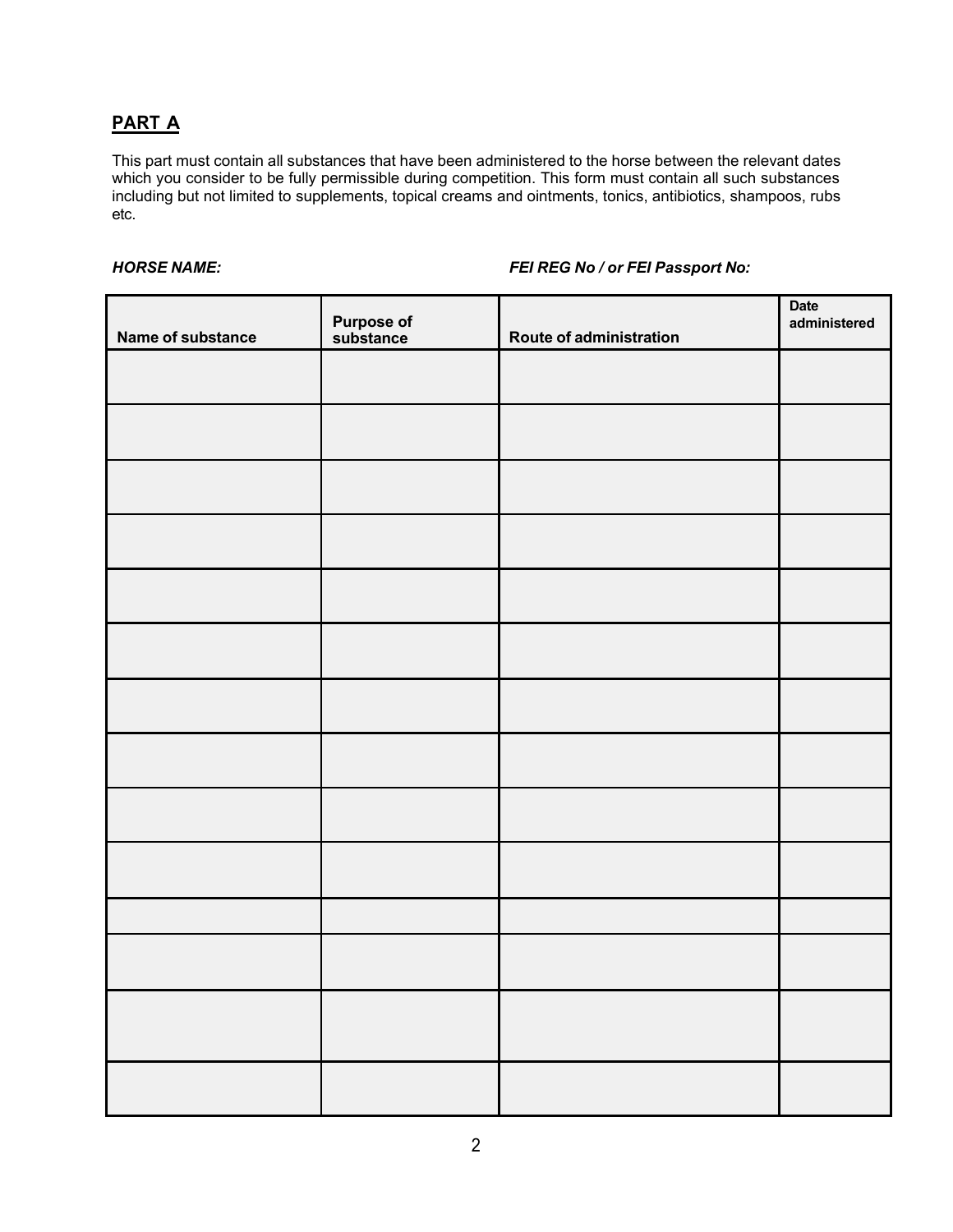## **PART B**

This part should be used to record any substances or treatments which you consider to be controlled medication as defined by the *FEI Equine Anti-Doping and Controlled Medication Regulations* which have been administered to or used on your horse during the relevant dates. It is important to record the name of the substances, the date, time, and the quantity administered accurately.

## HORSE NAME **FEI REGISTRATION NUMBER:**

| <b>Name of treatment</b> | Date and time<br>administered | <b>Dosage</b> | Route of<br>administration |
|--------------------------|-------------------------------|---------------|----------------------------|
|                          |                               |               |                            |
|                          |                               |               |                            |
|                          |                               |               |                            |
|                          |                               |               |                            |
|                          |                               |               |                            |
|                          |                               |               |                            |
|                          |                               |               |                            |
|                          |                               |               |                            |
|                          |                               |               |                            |
|                          |                               |               |                            |
|                          |                               |               |                            |
|                          |                               |               |                            |
|                          |                               |               |                            |
|                          |                               |               |                            |
|                          |                               |               |                            |
|                          |                               |               |                            |
|                          |                               |               |                            |